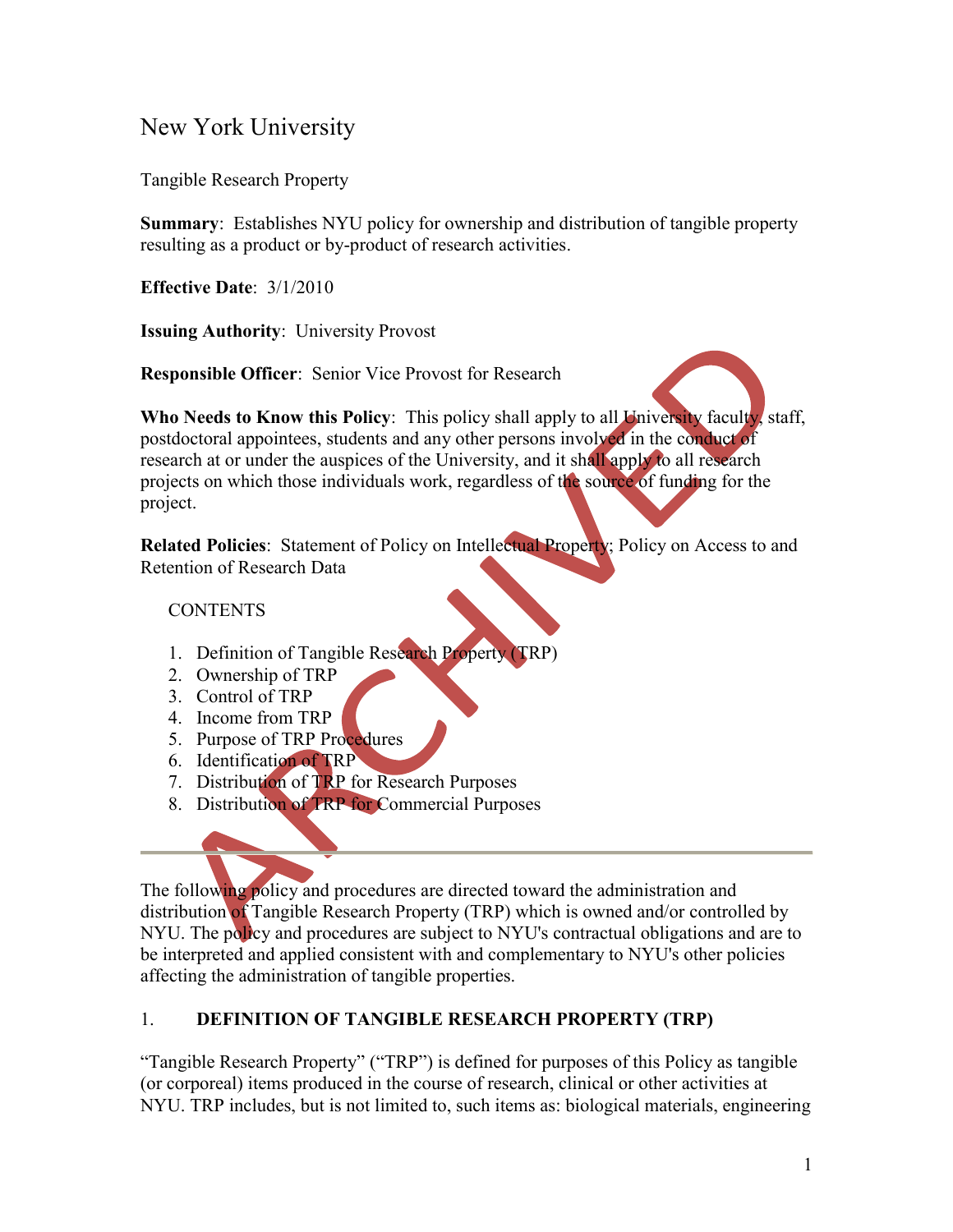drawings, integrated circuit chips, physical embodiments of computer software and computer databases (e.g. computer disks), prototype devices, circuit diagrams, equipment.

TRP is separate and distinct from intangible (or intellectual) property such as inventions, patents, copyright and trademarks, or research data, which are subject to other policies and guidelines (see NYU Policy on Intellectual Property, NYU Policy on Access to and Retention of Research Data). Individual items of TRP may be associated with one or more intangible properties such as copyright or patents.

### 2. **OWNERSHIP OF TRP**

TRP shall be owned by NYU, unless it is subject to other ownership provisions of contracts, grants or other agreements entered into by NYU.

### 3. **CONTROL OF TRP**

### A. FREEDOM OF ACCESS

Consistent with NYU's Openness in Research Guidelines in the Faculty Handbook (p. 90), it is NYU's policy to promote the prompt and open exchange of TRP and associated research data with scientific colleagues outside the investigator's immediate laboratory.

### B. RESPONSIBILITIES

It is the responsibility of the principal investigator (or laboratory director or department chair, if the TRP is not developed as part of a project headed by a principal investigator) to ensure the proper development, storage, use, and distribution of TRP made in the course of research activity, subject to provisions of applicable sponsored agreements and University policy. Such responsibility includes determining if and when distribution of the TRP is to be made beyond the laboratory for others' non-commercial scientific use.

# C. COMMERCIAL CONSIDERATIONS

Because TRP may have potential commercial value as well as scientific value, TRP should be made broadly available for others' non-commercial scientific use by means which do not diminish its value or inhibit its commercial development or public use. Although valid non-commercial reasons may exist for the temporary delay of TRP distribution outside the laboratory for others' scientific use (e.g., safety factors or the need to more fully characterize the TRP prior to distribution, etc.) scientific exchanges should not be inhibited due to potential commercial considerations.

### 4. **INCOME FROM TRP**

### A. RECOVERABLE COSTS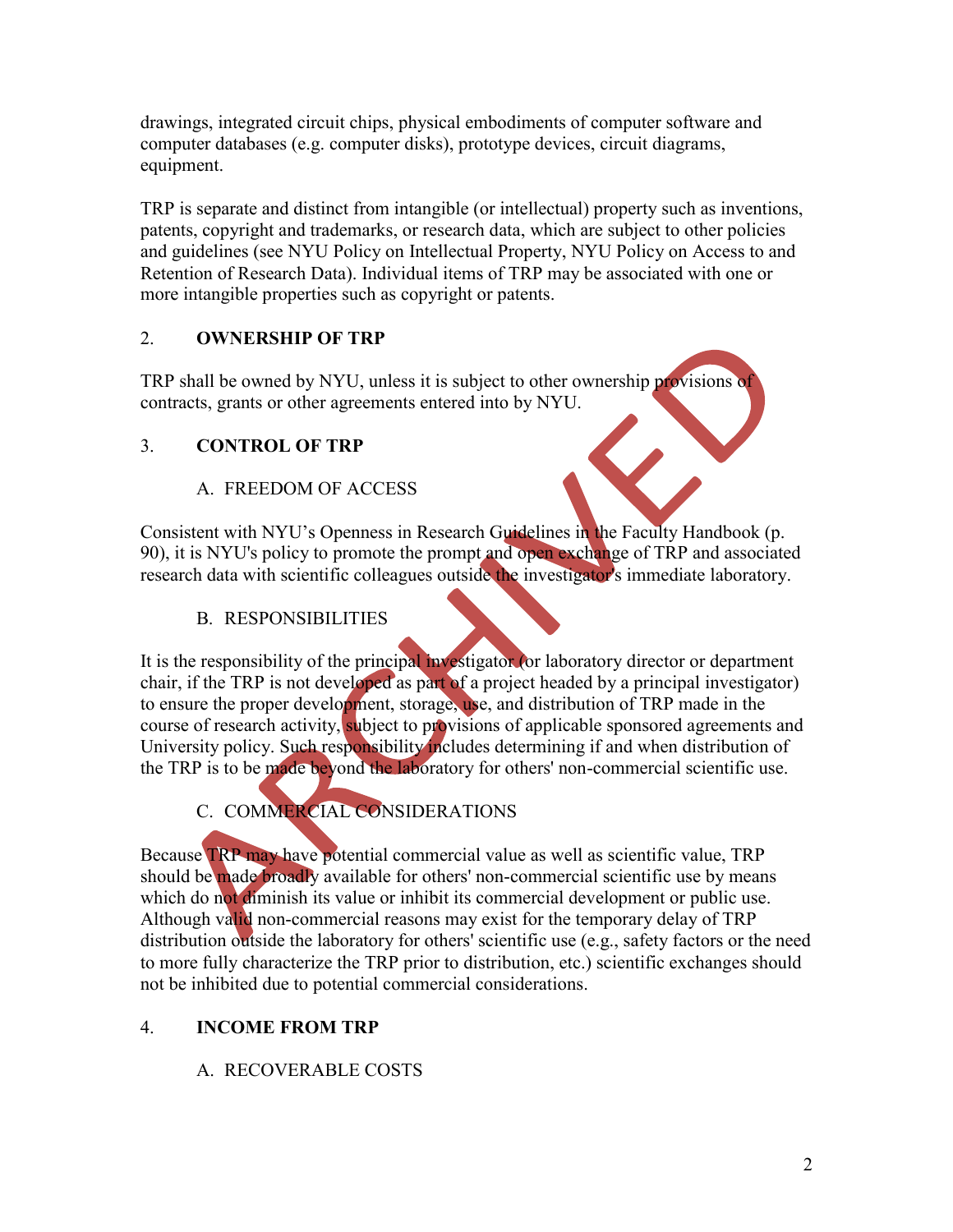TRP may be licensed to for-profit companies, through licensing or material transfer agreements which include provision for royalty income (see section 8.B below). When distributing TRP to research colleagues outside the laboratory, costs of the raw materials and handling may be recovered from the recipient and returned to the account which funded those costs.

### B. CONTRACTUAL OBLIGATIONS

If any of the initial costs were funded from sponsored agreements, the applicable sponsored programs office (the Office of Sponsored Programs at Washington Square or Sponsored Program Administration at the School of Medicine) should be asked to advise on the contractual obligations regarding distribution of the TRP and disposition of the recovered costs. If any costs are charged for TRP distribution, adequate documentation must be maintained for audit purposes.

### 5. **PURPOSE OF THE TRP PROCEDURES**

The following procedures for identification and distribution of TRP are designed to aid the traditional open distribution and exchange of TRP for research purposes, preserve the potential commercial value of TRP, assist the further development of TRP for public use, and protect the University and its employees from liability claims arising from the use of NYU TRP by others.

### 6. **IDENTIFICATION OF TRP**

### A. IDENTIFICATION SYSTEM

Each item of TRP should have an unambiguous identification code and name sufficient to distinguish it from other similar items developed at NYU or elsewhere. For TRP that is being commercialized by NYU, researchers should contact the Office of Industrial Liaison (OIL), so that OIL may maintain a database of TRP provided outside of NYU.

# B. OWNERSHIP MARKS

Where applicable (e. g., embodiments of computer software), each item should also carry the name of the TRP owner and such other marks and legends as may be required to meet NYU's contractual obligations and administrative needs, including notice of copyright, trademark, government rights, etc.

Information regarding identification, marks, and legends required under sponsored agreements can be obtained from the applicable sponsored programs office.

#### 7. **DISTRIBUTION OF TRP FOR NON COMMERCIAL RESEARCH PURPOSES**

### A. BIOLOGICAL TRP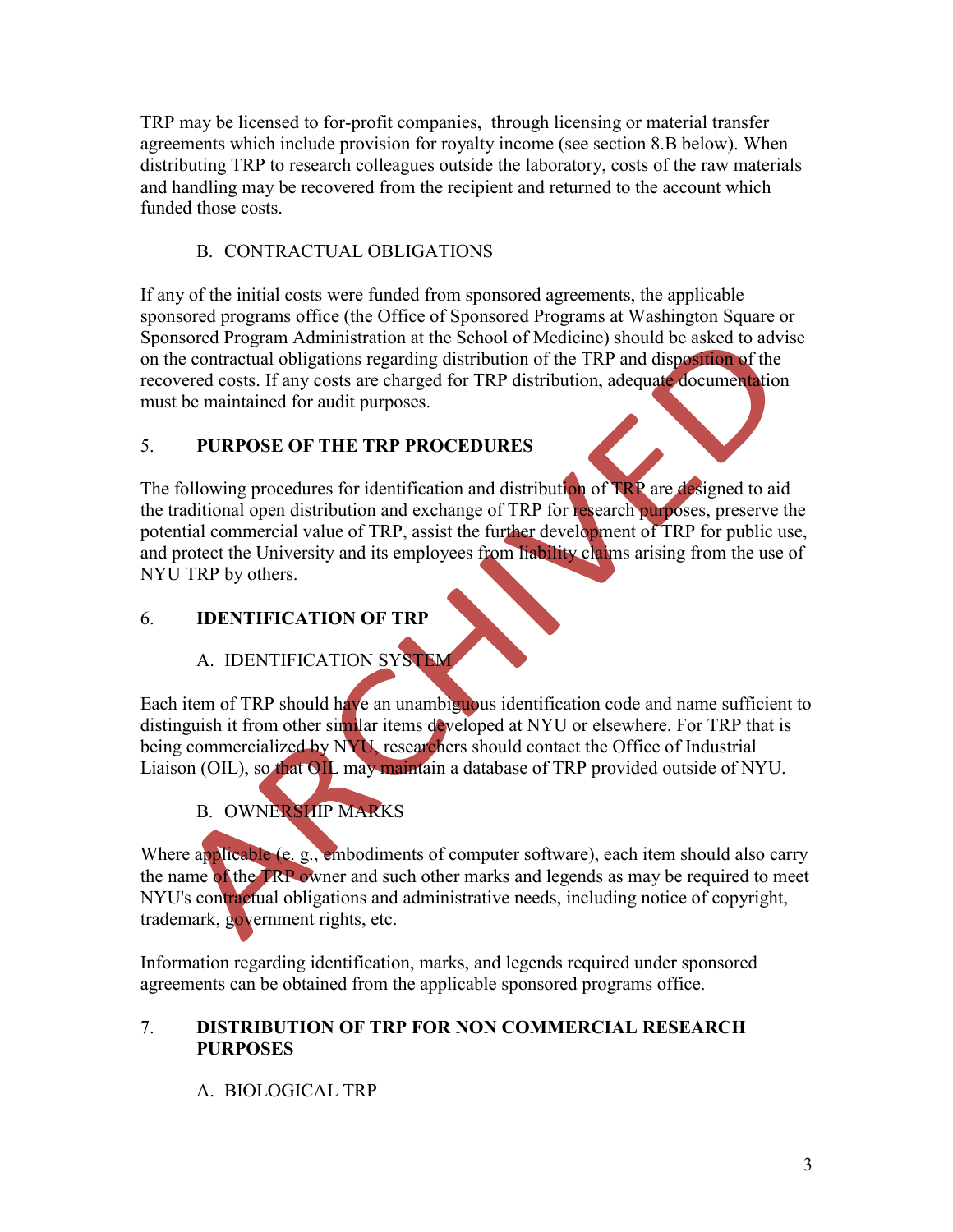#### Material Transfer Agreements

Each distribution for non-commercial or commercial research purposes should be accompanied by a Material Transfer Agreement provided by and signed by the Office of Industrial Liaison. (Note: For information about regulations regarding transfer of infectious agents or recombinant DNA material, contact the Office of Environmental Health and Safety.)

#### B. SOFTWARE TRP

1. Distribution Agreement

If software owned by NYU has commercial value or if it is considered desirable to control subsequent use, distribution of any associated TRP for research purposes must be coordinated with OIL and must be accompanied by an appropriate agreement with the recipient. OIL will arrange for trademark and copyright registration as needed. OIL will also provide wording for the distribution agreement as necessary to preserve commercial value and provide coordination with existing or prospective commercial licensing activities.

#### 2. Contractual Obligations

When software results from a sponsored agreement, OIL or the applicable sponsored programs office, respectively, should be consulted regarding contractual obligations and regulations affecting ownership, disposition of various rights, and restrictions on the distribution and use of TRP and any associated income.

### C. OTHER FORMS OF TRP

OIL should be consulted regarding the distribution of TRP other than biological products.

# 8. **DISTRIBUTION OF TRP FOR COMMERCIAL PURPOSES**

### A. DISTRIBUTION AGREEMENT

If TRP developed by NYU as a result of research activities is to be distributed to outside users for commercial purposes, through license or other agreements, the distribution agreement must contain provisions negotiated by OIL covering the terms under which the property may be used, limits on the University's liability for the property or products derived there from, and disposition of any royalty income to NYU from the licensing of intangible property rights associated with the use of the tangible property.

When TRP is subject to commercial distribution the University asserts ownership of any underlying research data that were developed at the University or under University auspices.